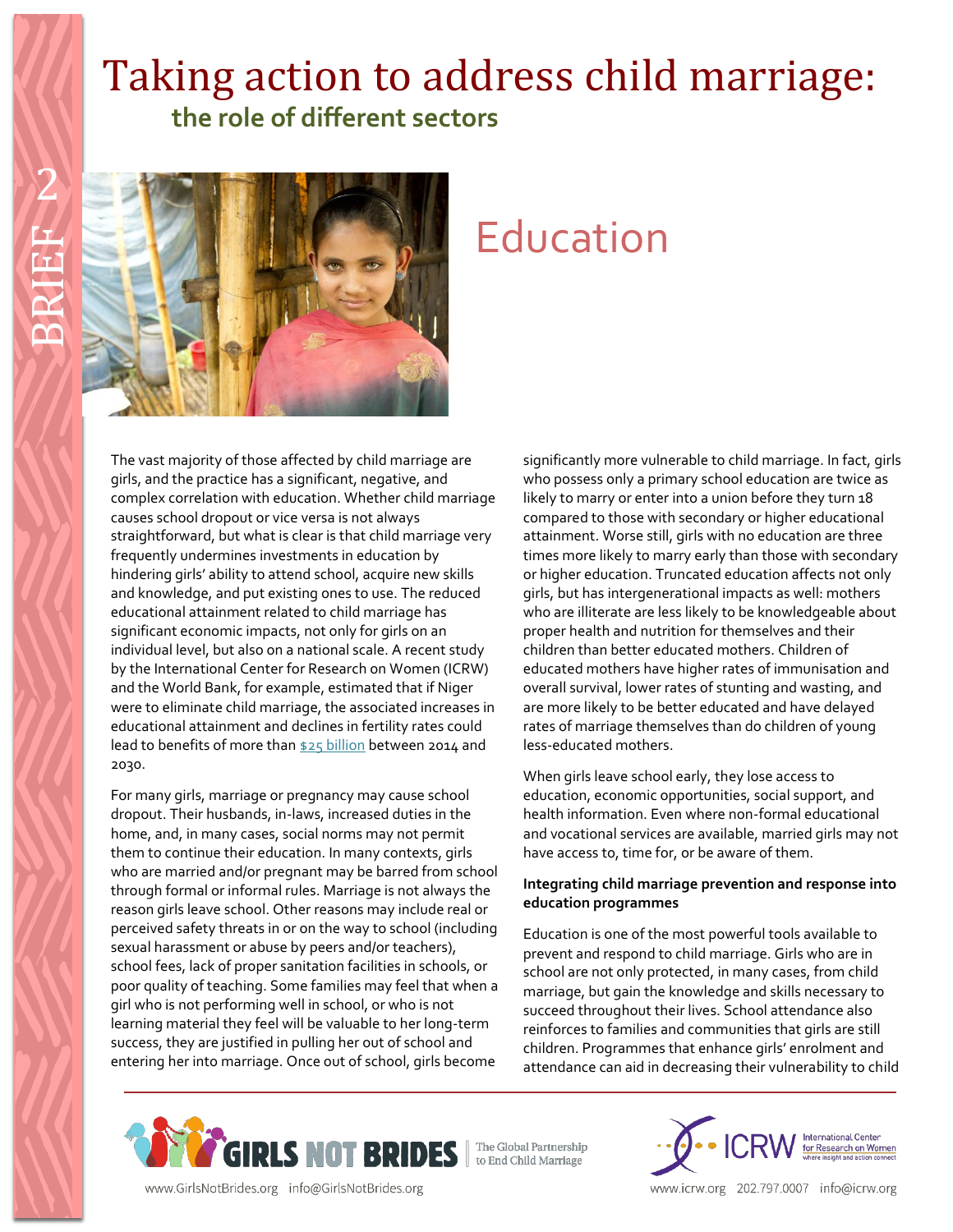

marriage, particularly during the transition from primary to<br>
secondary school and throughout adolescence.<br>
Programmes that increase the quality of education and<br>
ensure that schools are a safe place for girls also possess marriage, particularly during the transition from primary to secondary school and throughout adolescence. Programmes that increase the quality of education and great potential to stem child marriage. In times of conflict and crisis (please see the *Conflict and humanitarian crisis*  brief for more detailed information), the risk of child marriage is heightened, and access to education becomes increasingly important as a way to keep girls engaged in activities that offer alternatives to marriage. For girls in all contexts, education expands girls' options and, whenever possible, should be linked to viable market-based opportunities (please see the *Economic growth and workforce development* brief for more detailed information) that translate into workforce participation opportunities for girls.

In general, programmes that address norms around the value of girls, challenge students (both girls and boys) to think critically about and challenge inequitable gender norms, roles, and relations (including child marriage), and encourage girls and their families to keep girls in school, have the greatest potential to affect change. Such programmes can shift what families and communities envision as possible and acceptable for girls, who should be given the opportunity to stay in school longer and develop the information, skills, and resources needed for their success.

### **Programme examples**

*[Ishraq](http://www.popcouncil.org/research/ishraq-bringing-marginalized-rural-girls-into-safe-learning-spaces-in-rural)*, a programme implemented in Upper Egypt, targets girls who are out of school and most vulnerable to child marriage. Ishraq has been implemented since 2001 by Save the Children, Population Council, the Ministry of Youth and the National Council for Childhood and Motherhood (NCCM), Caritas, and the Centre for Development and Population Activities (CEDPA). Girls meet three to five times a week in a safe space and gain literacy and numeracy skills that will allow them to return to the formal education system. The programme also provides life skills, English language skills, financial literacy training, and sports activities. These offerings give girls knowledge, social skills, social networks and resources that provide support and encouragement, thereby enabling them to return to and succeed in school. Ishraq has improved girls' self-confidence and encouraged families to see their daughters as capable of learning and making valuable contributions. Some 92 per cent of the girls who graduated from the programme passed the reentry exam for the formal school system, and fewer instances of child marriage were reported.

- Alternative, informal education for out-of-school girls
- **Safe spaces for both at risk and married girls**
- **•** Livelihoods and vocational training
- **Economic support and incentives to help families** overcome financial barriers to school attendance
- Community mobilisation around the importance of girls' education
- **Initiatives to increase physical accessibility to** school, such as building schools or providing transportation
- **Initiatives to increase quality of education, such as** teacher training and/or gender equitable, locally relevant curriculum development.
- **Improving school safety, such as training teachers** on non-violent pedagogy and/or monitoring school campuses
- Adequate, separate sanitation facilities for girls

*[Let Girls Learn](https://www.whitehouse.gov/letgirlslearn)*is a \$250 million U.S. Government initiative that builds on USAID's initial Let Girls Learn education programming and brings together the girls' empowerment initiatives of the U.S. State Department, USAID, the U.S. Peace Corps, and the Millennium Challenge Corporation. The investment will focus on evaluating existing programmes, leveraging publicprivate partnerships, and challenging organizations and governments to expand their focus and invest in programmes that more comprehensively meet the needs of adolescent girls. USAID's efforts will focus on increasing access to quality education by providing safe access to schools for students and teachers, especially during conflict or crises; reducing barriers to education, including early pregnancy, malnutrition, gender-based violence, and tuition and other costs of attending school; and empowering adolescent girls by advancing their rights, training them to be leaders, and providing them with financial and digital literacy.

Education is a powerful entry point for preventing child marriage and improving the lives of married girls. To best serve girls who are married or at risk of child marriage, education programmes can incorporate specific child marriage goals and objectives. In countries with a high prevalence of child marriage, funders should include preventing and responding to child marriage in education initiatives. Child marriagerelated outcomes should be incorporated into monitoring and evaluation to better understand the link between education and child marriage.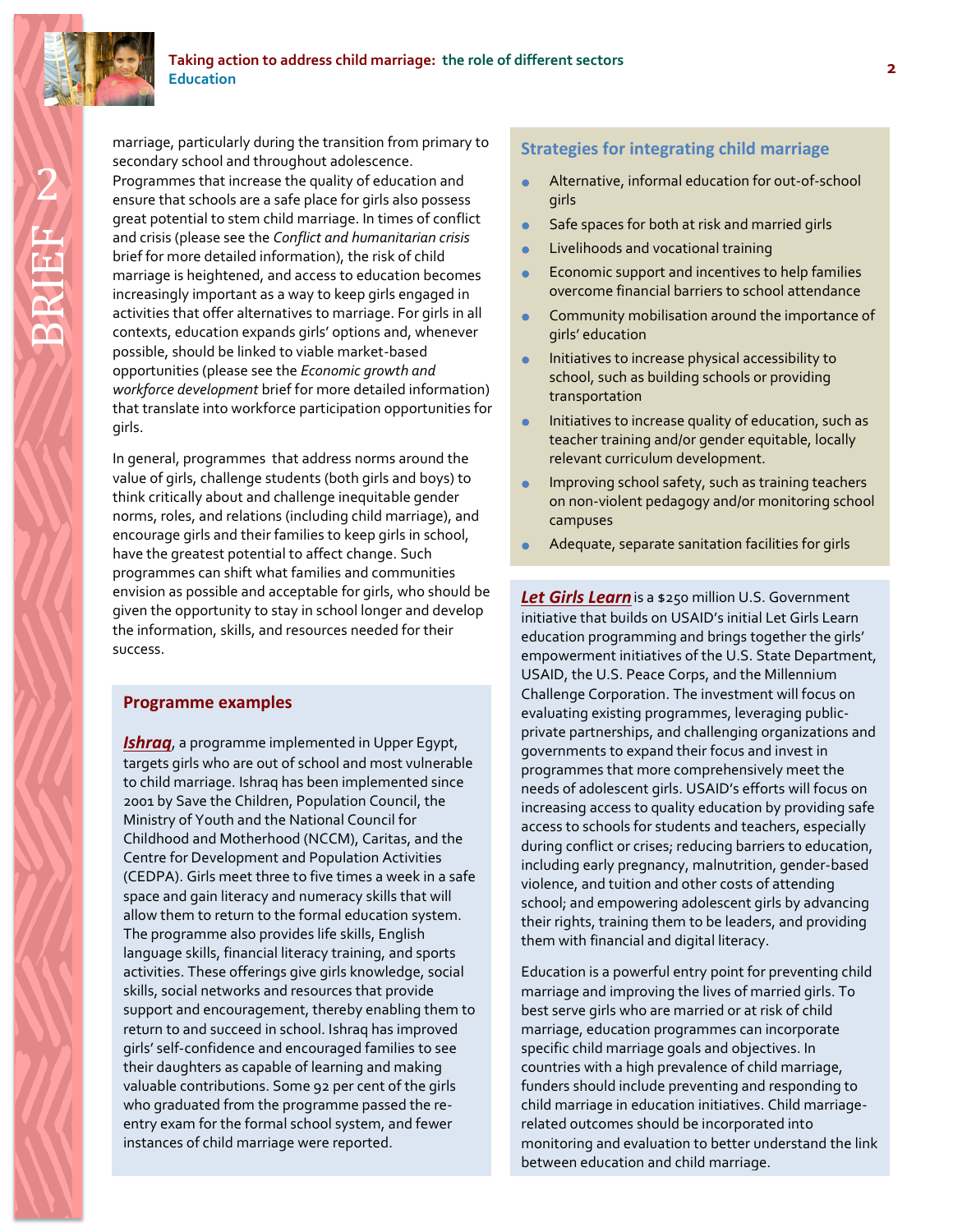

### **Monitoring and evaluation: illustrative examples**

An initial and powerful way to integrate child marriage prevention and response into programming is by measuring changes related to child marriage, learning how these changes impact other programme areas, and then adjusting programming accordingly. The following are sample indicators that can be used in education programmes to understand child marriage-related impacts. For a more complete list of indicators, please refer to the USAID Child, [Early, and Forced Marriage Resource Guide](https://www.usaid.gov/what-we-do/gender-equality-and-womens-empowerment/child-marriage) or *Girls Not Brides*[' Measuring Progress](http://www.girlsnotbrides.org/these-indicators-will-help-measure-your-progress-towards-ending-child-marriage/): recommended indicators.

### **Monitoring and evaluation: illustrative indicators**

| <b>Indicator</b>                                                                                                                                                                          | <b>Data source and notes</b>                                                                                                                                                                                                                                                                                                |
|-------------------------------------------------------------------------------------------------------------------------------------------------------------------------------------------|-----------------------------------------------------------------------------------------------------------------------------------------------------------------------------------------------------------------------------------------------------------------------------------------------------------------------------|
| Primary, secondary, and tertiary education completion<br>rates by sex, age, and marital status.                                                                                           | Data are collected and made publically available by UNESCO<br>Institute for Statistics (UIS). More localised data could be<br>collected via administrative or community-, school-, or<br>programme-level surveys.                                                                                                           |
| Dropout rate in primary and lower secondary general<br>education, by sex, age, and marital status.                                                                                        | Data are collected and made publically available by UNESCO<br>Institute for Statistics (UIS). More localised data could be<br>collected via administrative or community-, school-, or<br>programme-level surveys.                                                                                                           |
| Percentage of married girls who report that their<br>marriage was a major factor for dropping out of school.                                                                              | A survey of married, out of school girls/women in the target<br>population.                                                                                                                                                                                                                                                 |
| Percentage of community, traditional, and religious<br>leaders who say they support their daughters<br>completing their education or returning to school.                                 | A survey of individuals in the target population.                                                                                                                                                                                                                                                                           |
| Indicator: Percentage of unmarried girls who are<br>confident in their ability to pursue alternatives to child<br>marriage.                                                               | Data source: Survey of individuals in the target population.                                                                                                                                                                                                                                                                |
| Indicator: Percentage of married girls who return to<br>school.                                                                                                                           | Data source: Survey of married girls in the target<br>community.                                                                                                                                                                                                                                                            |
| Availability of educational opportunities within an<br>accessible distance.                                                                                                               | This list may be compiled using sources such as government<br>offices (ministry of education or equivalent), NGOs, websites<br>or telephone directories, and informants in the community.<br>A survey of the target population could yield information<br>about girls' perceptions of educational opportunities to<br>them. |
| Percentage of schools that provide safe and girl-friendly<br>environments (e.g. separate toilets with doors for girls,<br>safe passage to/from school and extracurricular<br>activities). | A survey of schools, based on a probability sample of schools<br>in a region or country (if possible).                                                                                                                                                                                                                      |